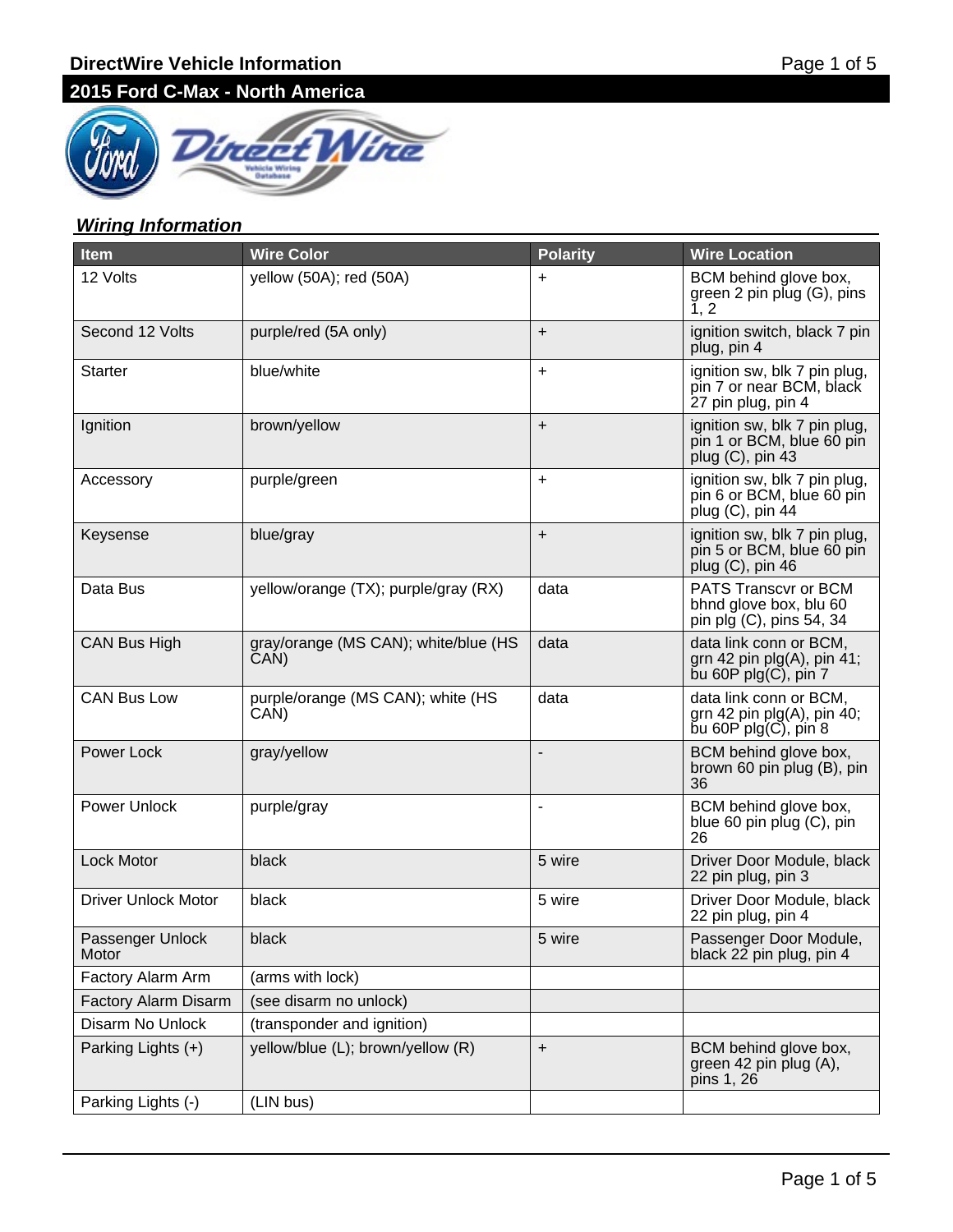

| <b>Item</b>                        | <b>Wire Color</b>                                     | <b>Polarity</b>          | <b>Wire Location</b>                                                           |
|------------------------------------|-------------------------------------------------------|--------------------------|--------------------------------------------------------------------------------|
| Hazards                            | brown/yellow                                          |                          | BCM behind glove box,<br>blue 60 pin plug (C), pin<br>27                       |
| Turn Signal (Left)                 | blue/green (F); gray/orange (R)                       | $\ddot{}$                | BCM, green 42 pin plug<br>(A), pin 24; brown 60 pin<br>plug (B), pin 6         |
| Turn Signal (Right)                | yellow/purple (F); green/orange (R)                   | $\ddot{}$                | BCM, green 42 pin plug<br>(A), pin 22; brown 60 pin<br>plug (B), pin 3         |
| Headlight                          | brown/blue (L); blue/green (R)                        | $\ddot{}$                | BCM behind glove box,<br>green 20 pin plug (D),<br>pins 2, 1                   |
| AutoLights                         | (LIN bus)                                             |                          |                                                                                |
| Reverse Light                      | green/brown                                           | $+$                      | BCM behind glove box,<br>gray 20 pin plug (E), pin<br>19                       |
| Left Front Door<br>Trigger         | green/purple                                          | - N.C.                   | BCM behind glove box,<br>brown 60 pin plug (B), pin<br>45                      |
| <b>Right Front Door</b><br>Trigger | white                                                 | $-N.C.$                  | BCM behind glove box,<br>brown 60 pin plg (B), pin<br>46                       |
| Left Rear Door<br>Trigger          | green                                                 | - N.C.                   | BCM behind glove box,<br>brown 60 pin plg (B), pin<br>44                       |
| <b>Right Rear Door</b><br>Trigger  | yellow                                                | $- N.C.$                 | BCM behind glove box,<br>brown 60 pin plg (B), pin<br>25                       |
| Dome Light                         | white/brown                                           | -                        | BCM behind glove box,<br>gray 20 pin plug (H), pin<br>11                       |
| Trunk/Hatch Pin                    | yellow/orange                                         | $- N.C.$                 | BCM behind glove box,<br>brown 60 pin plug (B), pin<br>47                      |
| <b>Hood Pin</b>                    | blue/orange                                           | - N.C.                   | BCM behind glove box,<br>green 42 pin plug (A), pin<br>$\overline{1}5$         |
| <b>Trunk/Hatch Release</b>         | brown (rear handle sw); gray/yellow<br>(pwr liftgate) |                          | BCM, brown 60 pin plg<br>(B), pin 49; pwr liftgate<br>sw, gy 12 pin plg, pin 4 |
| <b>Trunk Release Motor</b>         | yellow/purple                                         | $\ddot{}$                | BCM behind glove box,<br>gray 20 pin plug (E), pin<br>12                       |
| <b>Fuel Door Release</b>           | brown/yellow (Energi models only)                     | $\overline{\phantom{a}}$ | release sw or BCM<br>behind glove box, green<br>42 pin plug (A), pin 12        |
| <b>Tachometer</b>                  | green/blue, gray/yellow, brown, or<br>yellow/orange   | ac                       | any fuel injector, gray or<br>black 2 pin plug, pin 1                          |
| Fuel Pump                          | gray/yellow                                           | $\ddot{}$                | BCM behind glove box,<br>gray 20 pin plug (E), pin 9                           |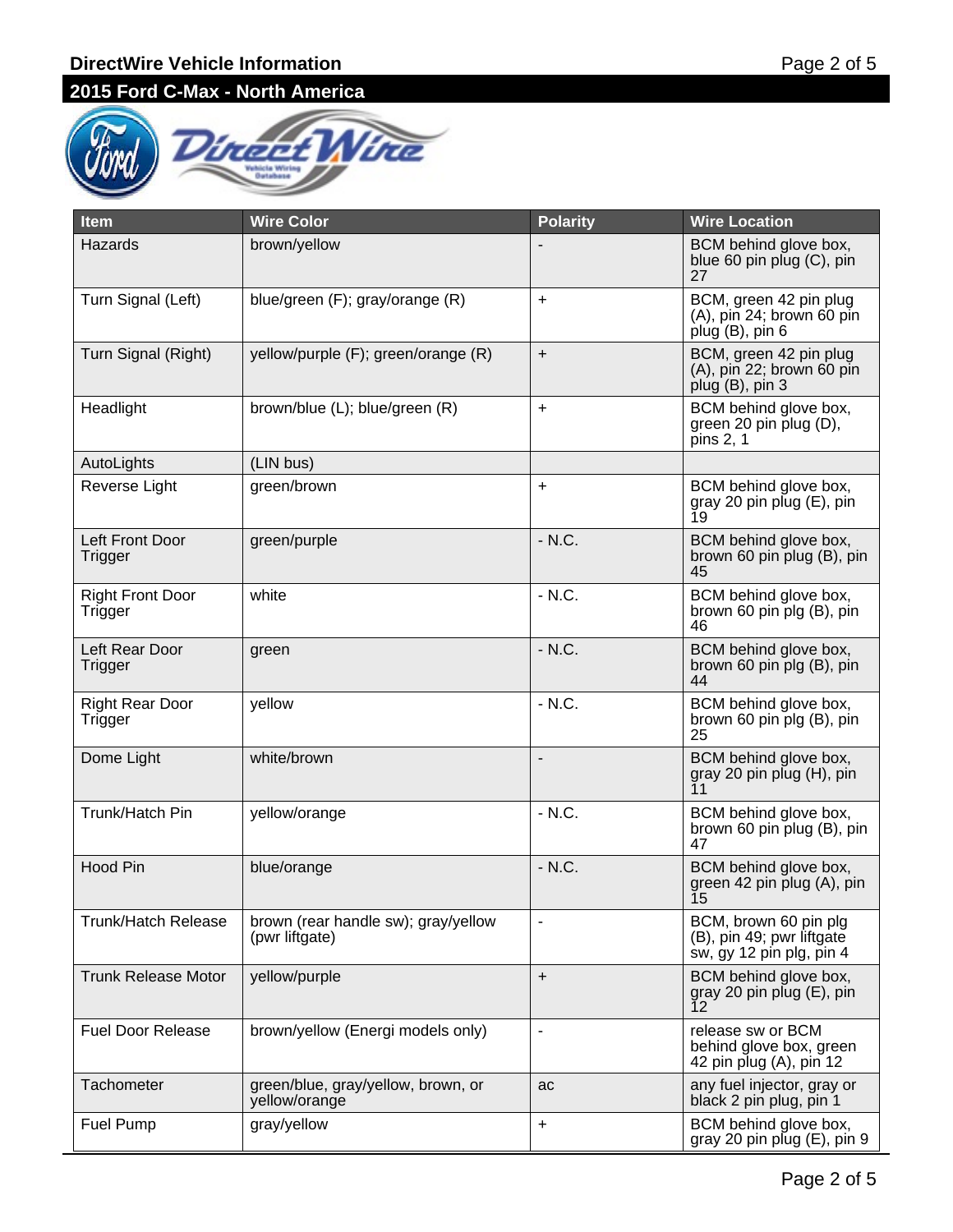

| <b>Item</b>                            | <b>Wire Color</b>                    | <b>Polarity</b>          | <b>Wire Location</b>                                                      |
|----------------------------------------|--------------------------------------|--------------------------|---------------------------------------------------------------------------|
| <b>Rear Defroster</b>                  | blue/gray                            |                          | BCM behind glove box,<br>blue 60 pin plug (C), pin<br>45                  |
| Mirror Defroster                       | (same as rear defroster)             |                          |                                                                           |
| <b>Left Front Heated</b><br>Seat       | brown                                | +5K ohms                 | driver heated seat switch,<br>gray 6 pin plug, pin 5                      |
| <b>Right Front Heated</b><br>Seat      | brown                                | +5K ohms                 | passenger heated seat<br>switch, 6 pin plug, pin 5                        |
| <b>Speed Sense</b>                     | (wheel speed sensor)                 |                          |                                                                           |
| <b>Brake Wire</b>                      | green/red                            | $\ddot{}$                | brake switch or BCM<br>behind glove box, green<br>42 pin plug (A), pin 16 |
| <b>Parking Brake</b>                   | white/purple                         | $\overline{\phantom{0}}$ | prkng brk sw or BCM<br>behind glove box, blue 60<br>pin plug (C), pin 25  |
| Horn Trigger                           | purple/green                         | $\overline{\phantom{m}}$ | BCM behind glove box,<br>green 42 pin plug (A), pin<br>$\bar{3}1$         |
| <b>Wipers</b>                          | white                                | $\overline{\phantom{a}}$ | BCM behind glove box,<br>green 42 pin plug (A), pin<br>27                 |
| <b>Left Front Window</b><br>(Up/Down)  | blue - green                         | A                        | Driver Door Module, black<br>22 pin plug, pins 1 - 12                     |
| <b>Right Front Window</b><br>(Up/Down) | white - gray/yellow                  | A                        | Passenger Door Module,<br>black 22 pin plug, pins 1 -<br>12               |
| Left Rear Window<br>(Up/Down)          | gray/brown - purple/orange           | A                        | Left Rear Door Module,<br>black 22 pin plug, pins 12<br>- 1               |
| <b>Right Rear Window</b><br>(Up/Down)  | purple/white - yellow/orange         | A                        | Right Rear Door Module,<br>black 22 pin plug, pins 12<br>- 1              |
| Radio 12V                              | brown/red                            | $\ddot{}$                | radio, black 24 pin plug,<br>pin 1                                        |
| Radio Ground                           | black                                | $\overline{a}$           | radio, black 24 pin plug,<br>pin 13                                       |
| Radio Ignition                         | (Infotainment CAN)                   |                          |                                                                           |
| Radio Illumination                     | (Infotainment CAN)                   |                          |                                                                           |
| Factory Amp Turn-on                    | yellow/purple                        | +                        | radio, black 24 pin plug,<br>pin 7 or black 26 pin plug,<br>pin 18        |
| Power Antenna                          | yellow/orange                        | $+$                      | radio, black 24 pin plug,<br>pin 2                                        |
| Left Front Speaker<br>$(+/-)$          | white - white/brown (preamp)         | $+, -$                   | radio, black 24 pin plug,<br>pins 22 - 10                                 |
| <b>Right Front Speaker</b><br>$(+/-)$  | white/purple - white/orange (preamp) | $+,-$                    | radio, black 24 pin plug,<br>pins 23 - 11                                 |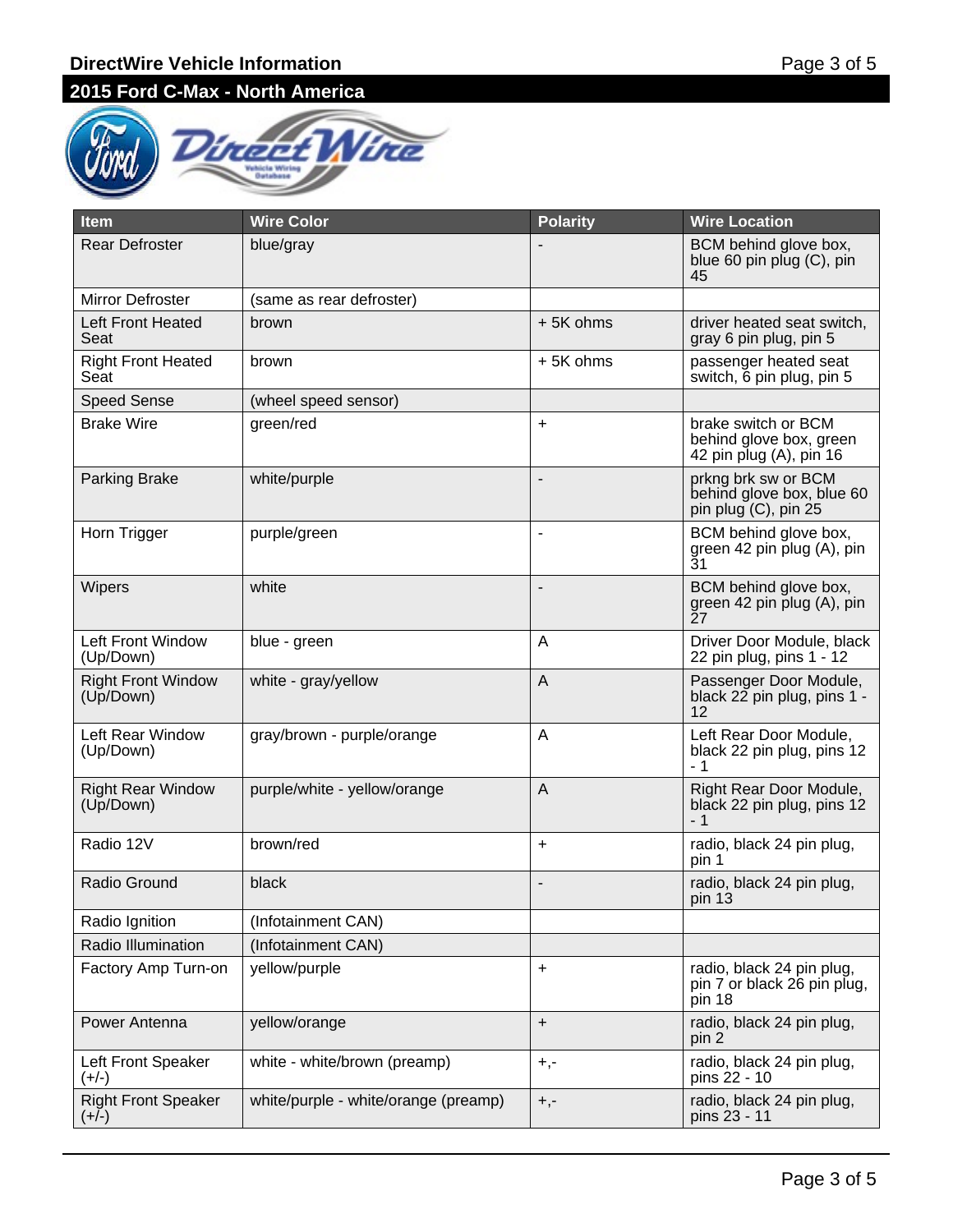

| <b>Item</b>                          | <b>Wire Color</b>                          | <b>Polarity</b> | <b>Wire Location</b>                                     |
|--------------------------------------|--------------------------------------------|-----------------|----------------------------------------------------------|
| Left Rear Speaker<br>(+/-)           | brown/green - brown/yellow (preamp)        | $+,-$           | radio, black 24 pin plug,<br>pins 21 - 9                 |
| <b>Right Rear Speaker</b><br>$(+/-)$ | brown/white - brown/blue (preamp)          | $+,-$           | radio, black 24 pin plug,<br>pins 24 - 12                |
| Center Channel (+/-)                 | green - gray/yellow                        | $+,-$           | radio, black 24 pin plug,<br>pins 20 - 8                 |
| Aux. Audio Input Left<br>$(+/-)$     | blue - gray/orange (SYNC audio)            | $+,-$           | radio, black 26 pin plug,<br>pins 12 - 25                |
| Aux. Audio Input<br>$Right (+/-)$    | purple/green - brown/white (SYNC<br>Audio) | $+,-$           | radio, black 26 pin plug,<br>pins 13 - 26                |
| RSE Video $(+/-)$                    | blue - green (rear view camera video)      | $+,-$           | SYNC mod behind<br>display, bk 54 pin plg,<br>pins 14-15 |
| Satellite Radio 12<br>Volts          | (built into radio)                         |                 |                                                          |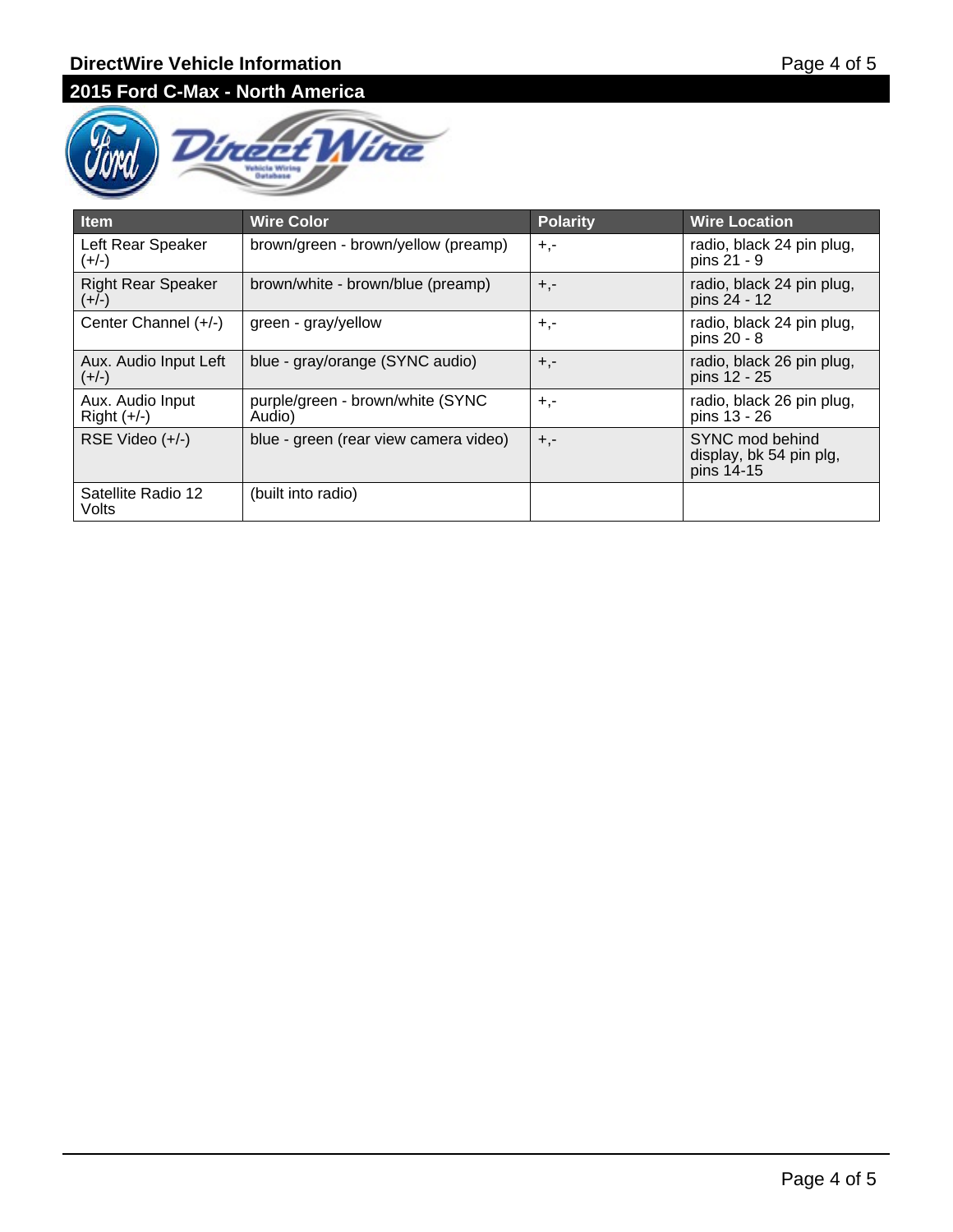

## **What Fits**

| Item                       | <b>Size</b>        | <b>Depth</b> | <b>Location</b>    |
|----------------------------|--------------------|--------------|--------------------|
| Headunit                   | irregular          |              | center of dash     |
| Left Front Speaker         |                    |              | left front door    |
| <b>Left Front Tweeter</b>  |                    |              | left front dash    |
| <b>Right Front Speaker</b> |                    |              | right front door   |
| <b>Right Front Tweeter</b> |                    |              | right front dash   |
| Left Rear Speaker          |                    |              | left rear door     |
| Left Rear Tweeter          |                    |              | left rear door     |
| <b>Right Rear Speaker</b>  |                    |              | right rear door    |
| <b>Right Rear Tweeter</b>  |                    |              | right rear door    |
| <b>Center Channel</b>      |                    |              | top center of dash |
| Satellite Radio Tuner      | (built into radio) |              |                    |